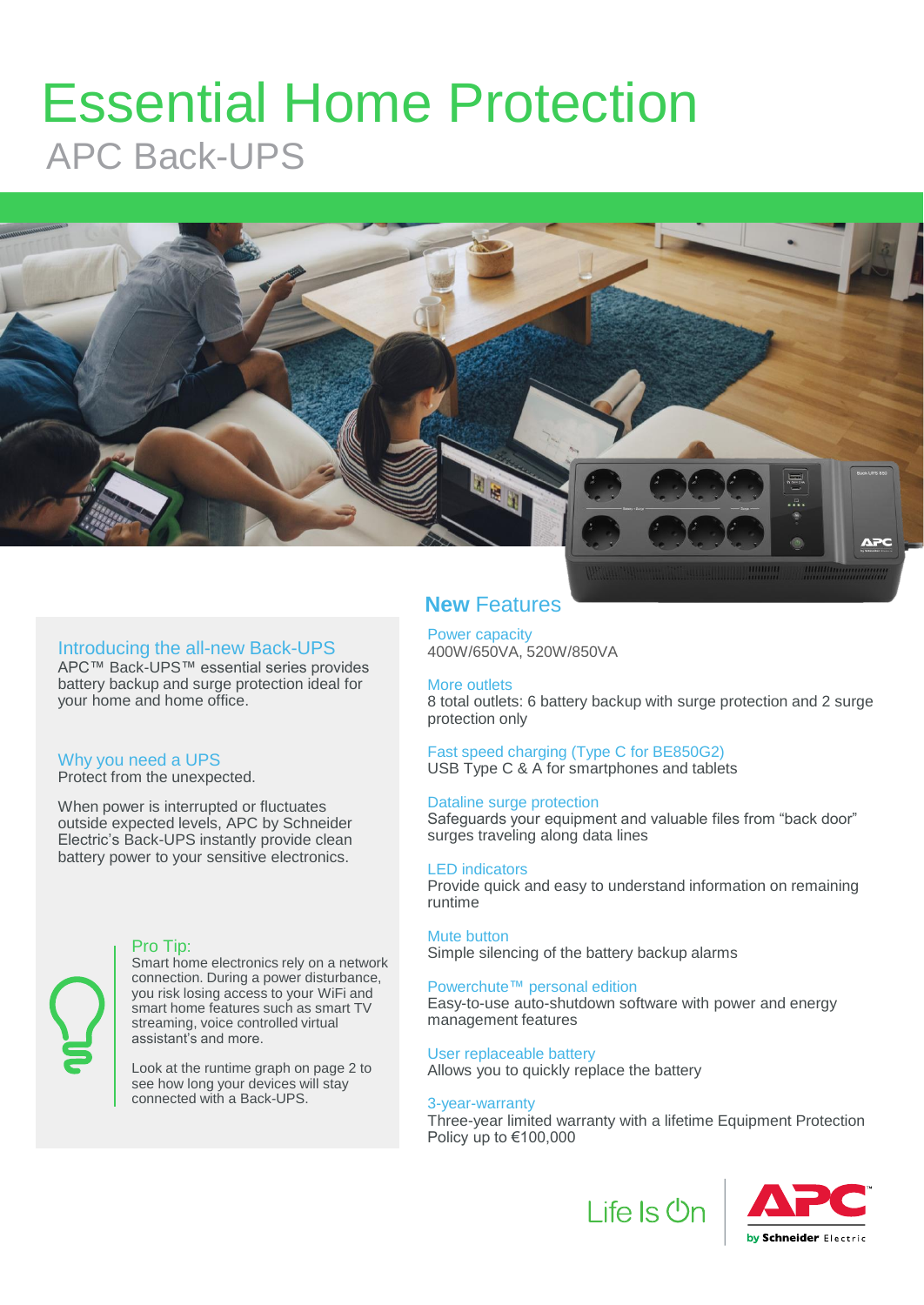# Back-UPS Breakdown

How long will my devices stay connected?



The new APC by Schneider Electric Back-UPS keeps you connected to the critical devices you depend on when the power goes out.

With 8 total outlets and increased power capabilities, APC Back-UPS allows you to **protect more, longer.** 



\*Runtime and USB power will vary according to device(s), usage and power settings\*



Life Is **Un**